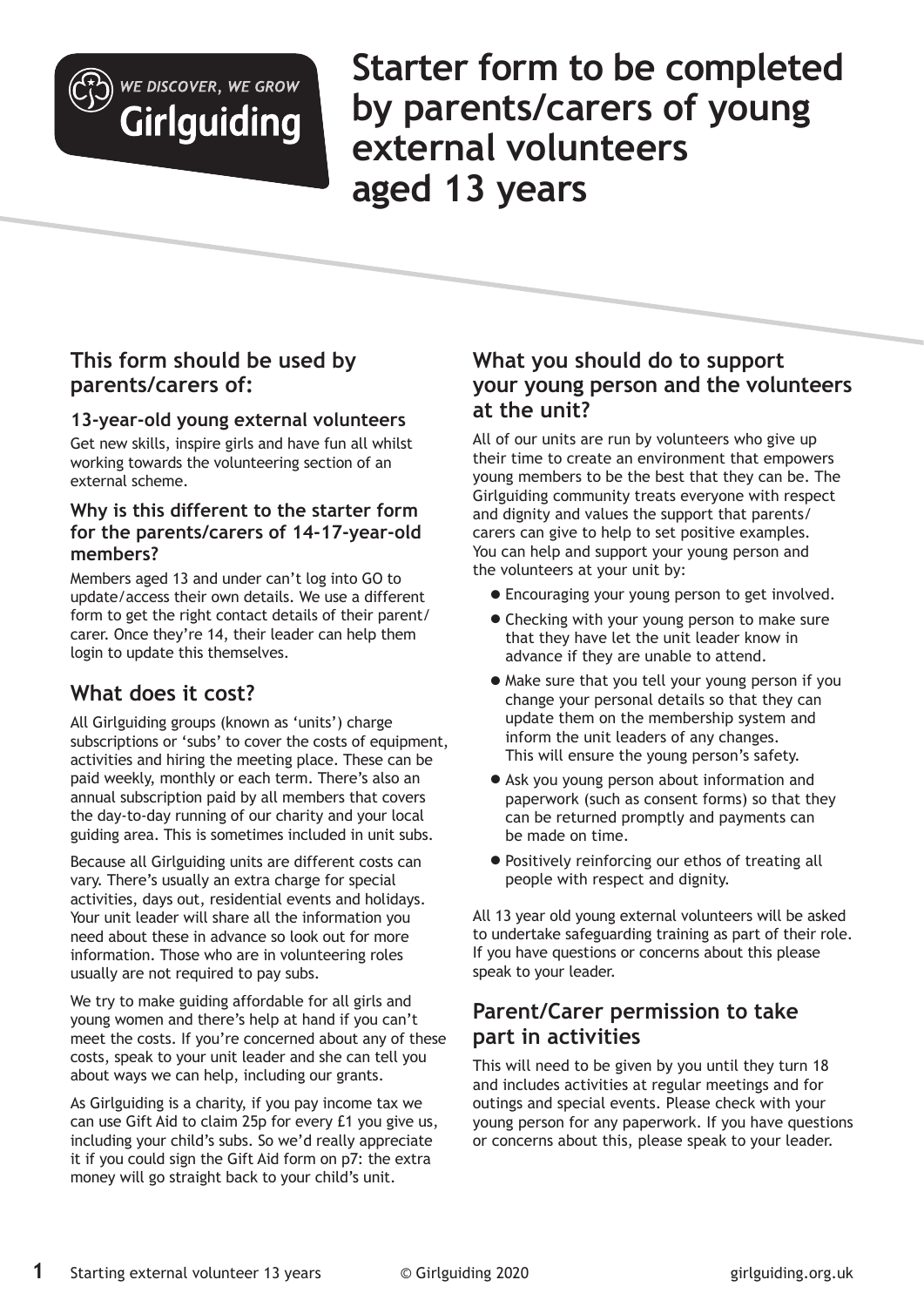**The sections on this page should be filled in as appropriate for a young external volunteer.**

# **Unit details**

| Unit name            |  |
|----------------------|--|
| <b>Meeting place</b> |  |
| Meeting day/ time    |  |
| Unit email           |  |
| Facebook/twitter     |  |

# **Unit subscription details**

| How often it is paid                                   |                 |  |
|--------------------------------------------------------|-----------------|--|
| How much                                               |                 |  |
| It _ the Girlguiding annual<br>membership subscription | includes        |  |
|                                                        | excludes        |  |
|                                                        | partly pays for |  |
| You can pay it by                                      |                 |  |

#### **Leaders**

| Unit main contact      |               |  |
|------------------------|---------------|--|
| Landline               | Mobile number |  |
| <b>Email</b>           |               |  |
| Unit secondary contact |               |  |
| Landline               | Mobile number |  |
| Email                  |               |  |

#### **Area support**

Your child's unit is part of a wider Girlguiding family

| Her unit is part of |  |                 |
|---------------------|--|-----------------|
| This is within      |  | County          |
| ın                  |  | Country/ Region |

We take your concerns seriously. If you ever need to talk about an issue with someone other than your unit leader contact the local commissioner in the first instance, or our national support team through our website: **girlguiding.org.uk** 

### **Local commissioner**

| Name                |  |
|---------------------|--|
| <b>Phone number</b> |  |
| Email               |  |

# **Buying guiding uniform, gifts and resources**

| To find your nearest Girlguiding or volunteer<br>shop ask your leader, call 0161 941 2237 or visit<br>girlguidingshop.co.uk > Shop Locator. | Your local shop |
|---------------------------------------------------------------------------------------------------------------------------------------------|-----------------|
| You can buy your guiding essentials online at<br>girlguidingshop.co.uk                                                                      |                 |
| To order by phone from your latest Guiding<br>Essentials catalogue call 0161 941 2237.                                                      |                 |
| For any buying queries please email us at<br>tradingshop@girlguiding.org.uk                                                                 |                 |

**Once completed please pass pages 1,2 and 3 to the applicant's parent/carer**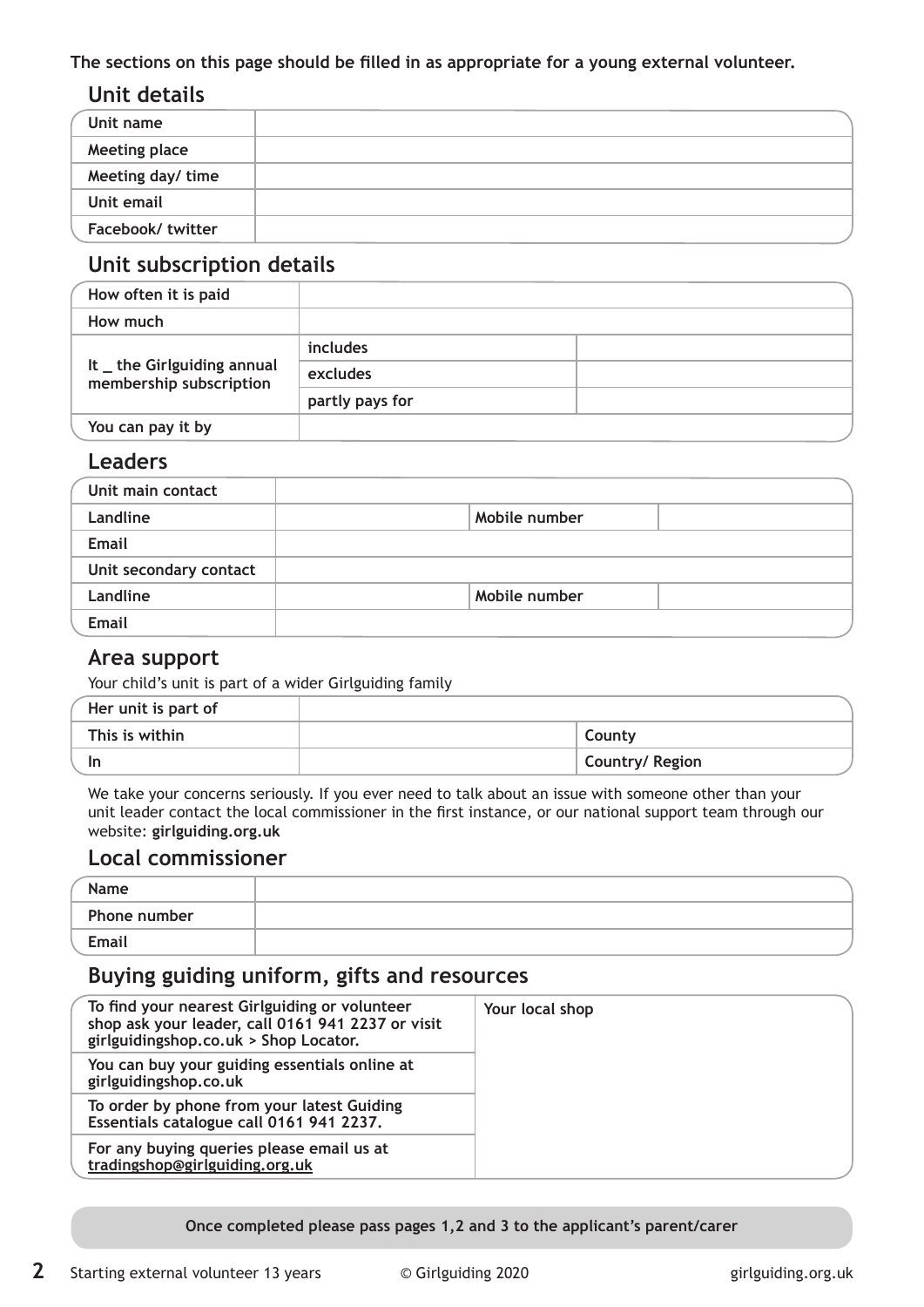# **Essential Information**

We copied the information below from the Girlguiding 'Join' enquiry you filled in. It's essential the information we collect, store and use for your child's membership is accurate. If there are any mistakes or omissions, please correct them. The contact details entered here will be used to contact the young external volunteer. Once they turn 14, they can give their leader their personal email address so that they can log into GO and update this to their own contact details should they wish to. Please speak to the unit leader for more information.

| Young person's name   |  |
|-----------------------|--|
| <b>Preferred name</b> |  |
| Date of Birth         |  |

### **Parent/carer details**

This must be the person who has legal responsibility for this member. This person must sign this form. **Compulsory field**

| <b>Name</b>                  |               |  |
|------------------------------|---------------|--|
| Relationship to young person |               |  |
| <b>Address</b>               |               |  |
| Landline                     | Mobile number |  |
| Email                        |               |  |

### **2nd Parent/carer details – complete as required**

| Name                         |               |
|------------------------------|---------------|
| Relationship to young person |               |
| <b>Address</b>               |               |
| Landline                     | Mobile number |
| <b>Email</b>                 |               |

#### **3rd Parent/carer details – complete as required**

| Name                         |               |  |
|------------------------------|---------------|--|
| Relationship to young person |               |  |
| <b>Address</b>               |               |  |
| Landline                     | Mobile number |  |
| Email                        |               |  |

### **Emergency contact details (person to contact if parent/carer above is not available) Compulsory field**

| Name           |               |  |
|----------------|---------------|--|
| Relationship   |               |  |
| <b>Address</b> |               |  |
| Landline       | Mobile number |  |

### **2nd Emergency contact (person to contact if parent/carer above is not available) Complete as required**

| Name           |               |  |
|----------------|---------------|--|
| Relationship   |               |  |
| <b>Address</b> |               |  |
| Landline       | Mobile number |  |

**Once completed please ensure the information on pages 3, 4 and 5 is recorded on GO. Paper copies should be securely destroyed**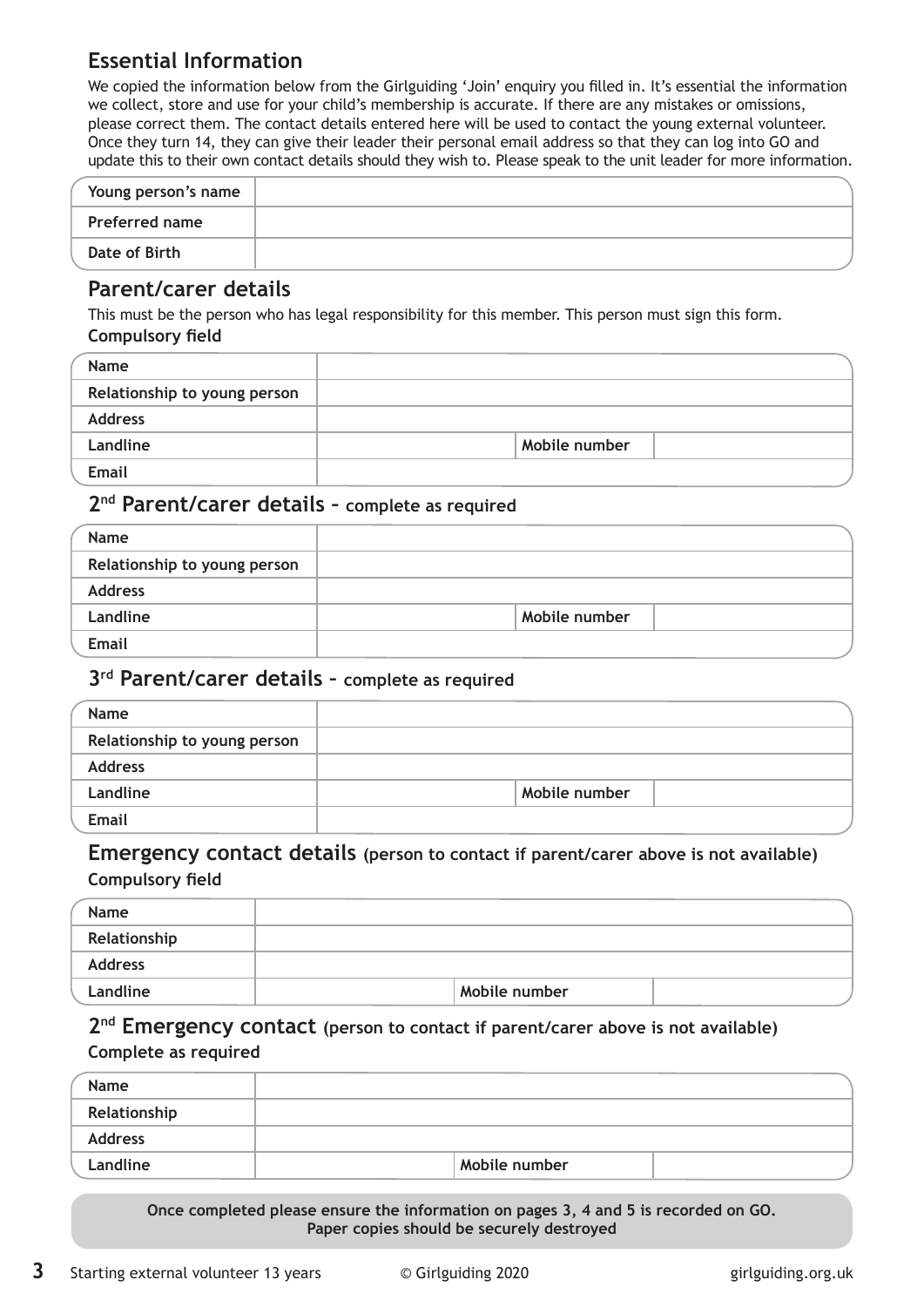To ensure your child is able to participate and enjoy a range of guiding opportunities during her membership, we ask that you complete the following health information. Any information that you give about a child's disabilities or health condition will be used to help volunteers make guiding more accessible for your child. We recommend that you speak to your unit leader about support and adjustments the unit can provide.

#### **Compulsory field**

**Do you consider your child to be disabled or to have a health condition? This could include physical impairments, learning difficulties or disabilities, mental health difficulties, sensory impairments, or any other medical conditions including epilepsy, asthma and diabetes. If your child would benefit from adjustments in order to help her participate fully please also see our adjustment plans online.** 

| Disabilities or<br>health conditions |  |  |
|--------------------------------------|--|--|
|                                      |  |  |
|                                      |  |  |
|                                      |  |  |
|                                      |  |  |
|                                      |  |  |
|                                      |  |  |

Unit meeting activities can often involve equipment, materials and food. Therefore please add any allergies or dietary requirements here.

| Allergies               |  |
|-------------------------|--|
|                         |  |
|                         |  |
| Dietary<br>requirements |  |
|                         |  |
|                         |  |

Please tell your leader if there is anything else happening in you child's life which will help our volunteers to support them and look after their safety

#### **Once completed please ensure the information on pages 3,4 and 5 is recorded on GO. Paper copies should be securely destroyed**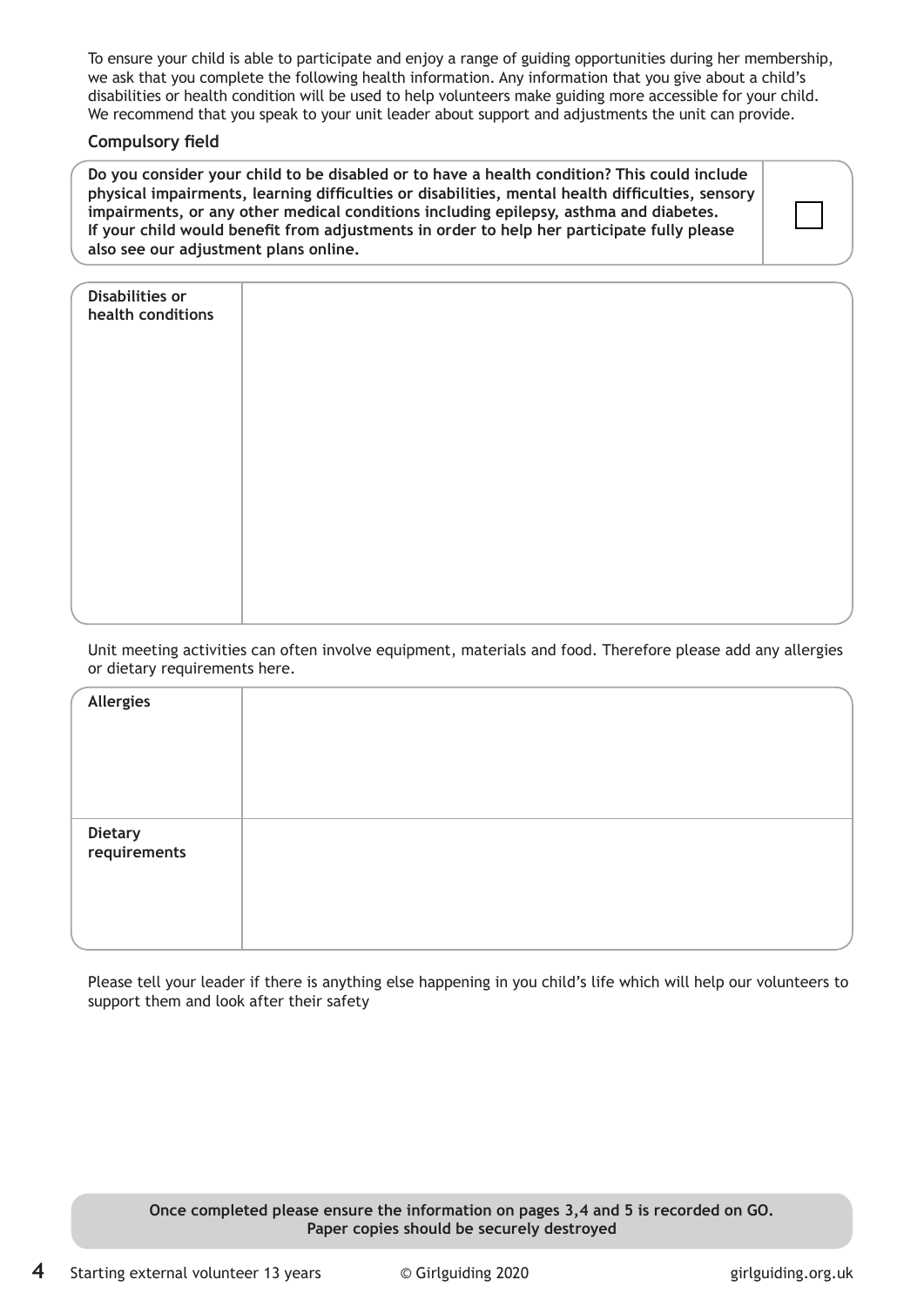### **Additional Information request**

Please tell us which school your child attends

#### **School**

# **Transport Arrangements (to be completed by parent/carer)**

#### **Compulsory Field**

Nothing is more important than your child's safety, so we need to know who'll be accompanying them to and from meetings. If this information changes please inform your leader immediately. When dropping off please make sure that there is a responsible adult present before you leave.

| Dropping off |  |
|--------------|--|
|              |  |
|              |  |
| Picking up   |  |
|              |  |
|              |  |

### **What will you do with my data?**

It's simple. We need the information you share with us to run our exciting activities and to satisfy our legal responsibilities. We'll keep it safe for as long as your child is an active member. We promise we'll only share your information if:

- $\bullet$  you ask us to
- $\bullet$  the law requires us
- P in order to comply with our policies so your child can enjoy an activity safely
- $\bullet$  it's in the public interest

Don't worry – we'll never sell your data or share it for any other reason.

Girlguiding is the registered data controller\* for all our members' personal information, both in the UK and around the world.

Want to find out more about how we use your information – and your rights?

**Visit girlguiding.org.uk/privacy notice**

\* The organisation that manages and looks after your data

**Once completed please ensure the information on pages 3,4 and 5 is recorded on GO. Paper copies should be securely destroyed**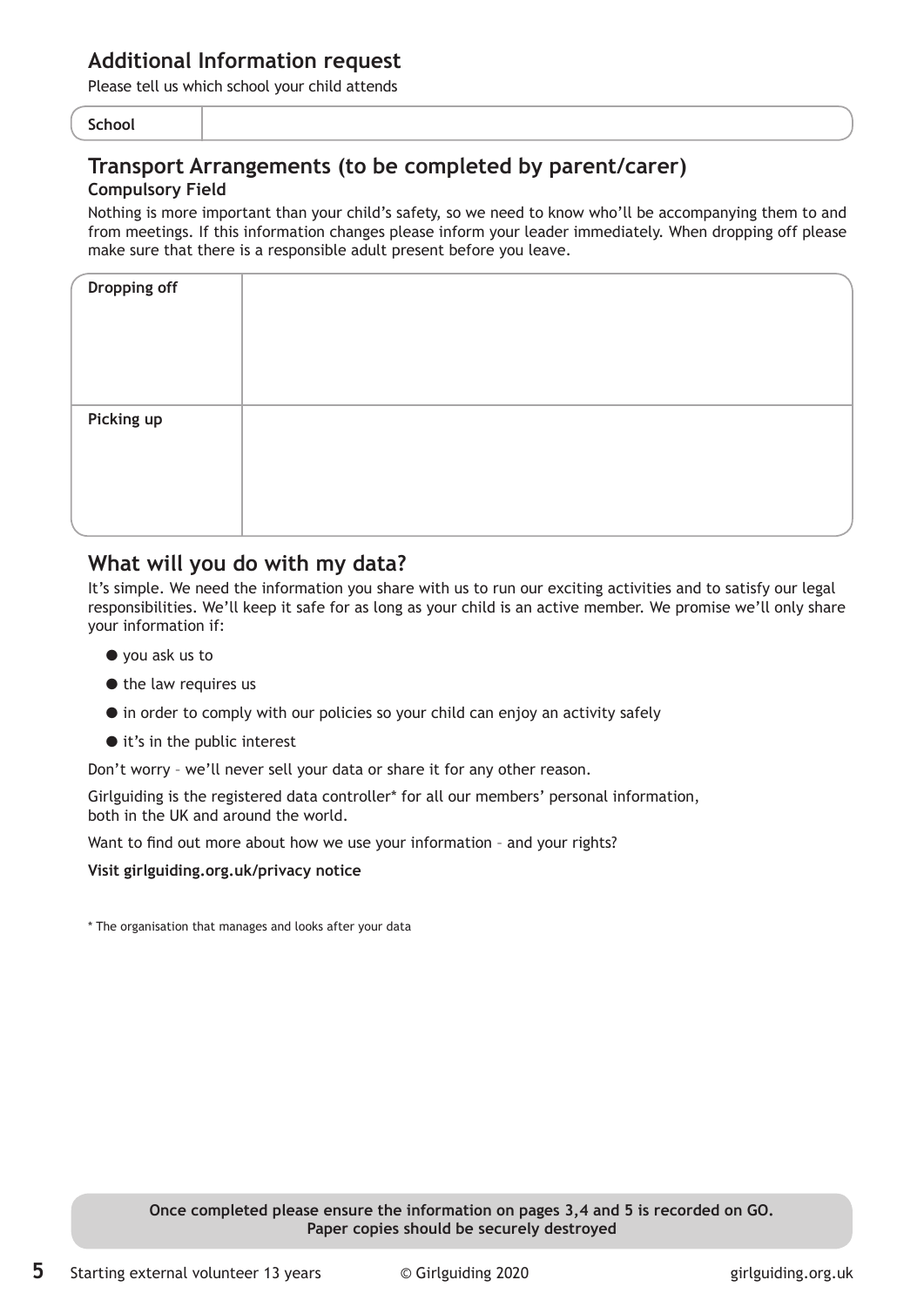#### **Photo preference – Compulsory Field**

We sometimes take photos and/or videos during our activities. Please indicate below your preference for the way in which we can use the photos of your child.

#### **Choose ONE option only.**



**[a] 'Photos/videos can be shared and published and used for marketing** - this means I am happy for photos, videos, storytelling and other visual and audio content of my child to be taken/collected, used for promotional and marketing purposes, published in public-facing media and shared within Girlguiding and with partners and local newspapers'.

**[b] 'Photo/videos can be used for unit use only** - this means I am happy for photos, videos, storytelling and other visual and audio content of my child to be taken/collected, used as a record of unit activities, not published in any public-facing media and not shared outside the unit'. This may include unit specific social media channels (that are closed to the public).

**[c] 'Do not take photo/videos** - this means I do not want photos, videos, storytelling and other visual and audio content featuring my child to be taken'.

Photo/video permissions differ for large scale events (where over 100 participants are present). Consent forms will state clearly if an event is large scale, and will request parent/carer to tell leaders if they do not wish photos/videos of their child to be taken at the event.

### **Communications**

To deliver good quality guiding, local leaders will need to communicate with members or young member's parent/carer. We need to be able to tell you the information, that you need to know, so together we can participate in great local guiding. The unit leader may also need to contact you about any last-minute changes to our plans. Please speak to your unit leader to find out more.

### **Phone numbers**

| I am happy for my child's leader to store my telephone number on her personal mobile phone |  |  |
|--------------------------------------------------------------------------------------------|--|--|
|                                                                                            |  |  |

# **Confirmation**

I confirm that the information that I have provided for this form is correct at the time provided and that I have read the information about supporting my child and the unit volunteers. I am happy for Girlguiding to contact me in the ways I have indicated above. I understand that the Girlguiding community treats everyone with respect and dignity and I understand my role in helping to uphold the values of Girlguiding.

| Name of child             |  |
|---------------------------|--|
| Signature of parent/carer |  |
| Date                      |  |

#### **Volunteering**

We couldn't do any of the work without our volunteers. Every extra adult helping out makes a massive difference – is this something you'd consider? Girlguiding could not run without our volunteers, we have a variety of different roles, if you can help out once a term, once a year or share a skill…….

We understand that this won't be possible for everyone, any support you can offer will be warmly welcomed.

| Are you willing to help at meetings                                                                                                                                                                   | Regularly        | <b>Occasionally</b> | <b>Never</b>                |
|-------------------------------------------------------------------------------------------------------------------------------------------------------------------------------------------------------|------------------|---------------------|-----------------------------|
| Can you help occasionally with any<br>of the following?                                                                                                                                               | <b>Transport</b> | <b>Activities</b>   | <b>Camps or</b><br>holidays |
| Other - if you have interest, skills,<br>equipment or anything else that<br>you'd be prepared to share with<br>your child's unit at some point,<br>we'd love to hear from you.<br>Please give details |                  |                     |                             |
| You can also register your interest to volunteer on our website at Girlguiding.org.uk/interested                                                                                                      |                  |                     |                             |

**Once completed this page should be kept in a secure location for the duration of membership +1 year**